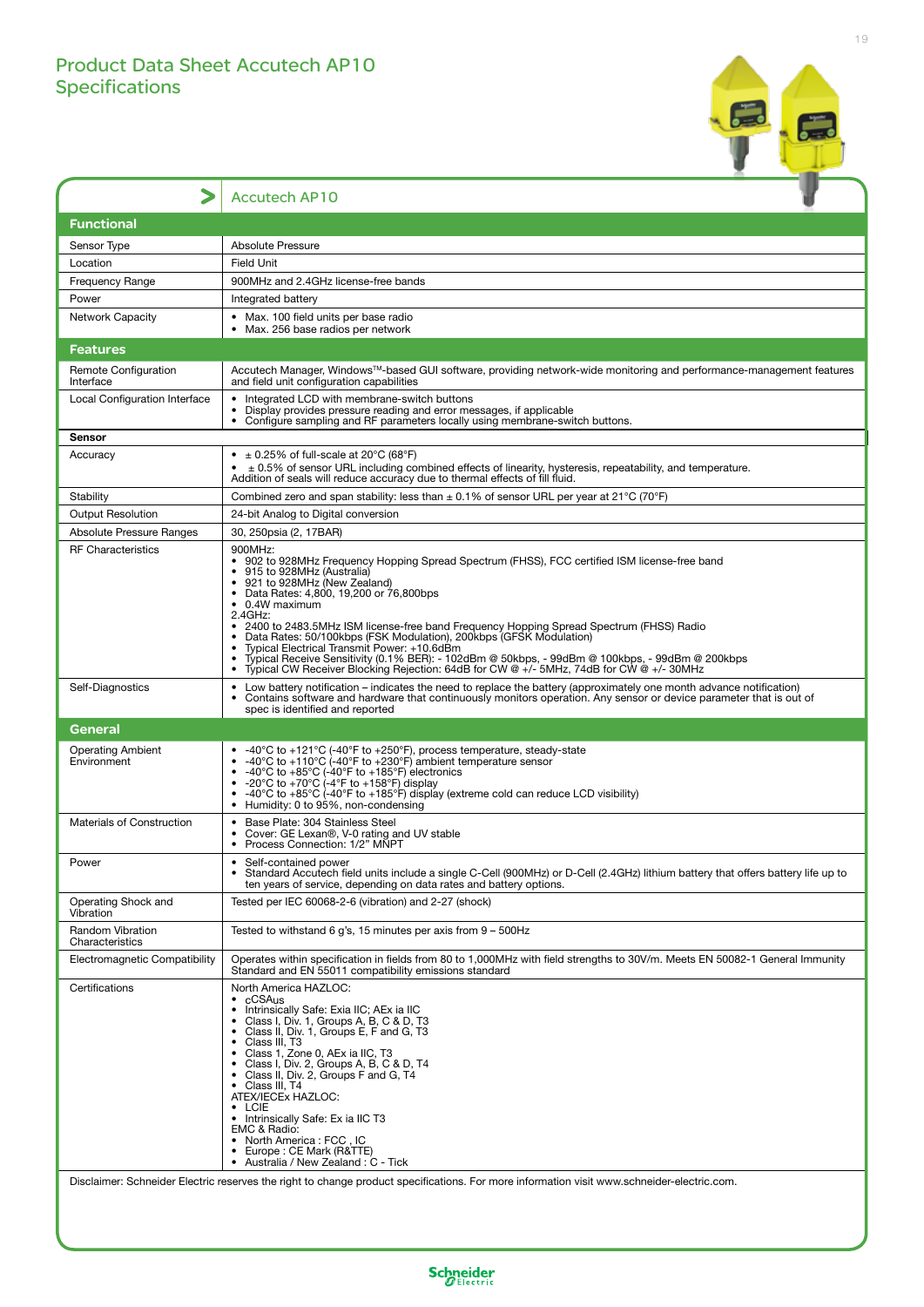## Product Data Sheet Accutech AP10 Model Code

|               | TBUAAPTJPN00S030A represents a typical part number.                                                                                                                           |
|---------------|-------------------------------------------------------------------------------------------------------------------------------------------------------------------------------|
| <b>Model</b>  | <b>Type</b>                                                                                                                                                                   |
| <b>TBUAAP</b> | Wireless Absolute Pressure Field Unit                                                                                                                                         |
| Code          | <b>Select: RF Module Type</b>                                                                                                                                                 |
| T             | 902MHz - 928MHz band (FCC / IC)                                                                                                                                               |
| D             | 915MHz - 928MHz band (Australia)                                                                                                                                              |
| N             | 915MHz - 921MHz band (New Zealand)                                                                                                                                            |
| F             | $2.4$ GHz                                                                                                                                                                     |
| Code          | <b>Select: Certifications</b>                                                                                                                                                 |
| J             | Intrinsically Safe Protection<br>cCSAus: see specifications page                                                                                                              |
| Q             | ATEX/IECEx: see specifications page                                                                                                                                           |
| Code          | <b>Select: Housing &amp; Battery Pack</b>                                                                                                                                     |
| P             | NEMA4 Polycarbonate Housing with 1 Cell (Available with Intrinsically Safe Rating)                                                                                            |
| Code          | <b>Select: Future Option</b>                                                                                                                                                  |
| N             | None                                                                                                                                                                          |
| Code          | Select: Integral Antenna or Cable & Connector Interface                                                                                                                       |
| 00            | Integral Antenna with Antenna Cover. The 2.4GHz NEMA4 unit also comes with an external antenna connector                                                                      |
| 01            | For 900MHz RF Module Systems - or - the 2.4GHz in a NEMA4X Aluminum Housing<br>External YAGI Antenna, 6db, attached to base of unit (not available with 2.4GHz RF NEMA4 unit) |
| 10            | 10ft. (3.05m) cable with N-Male connector for remote antenna configurations (not available with 2.4GHz RF NEMA4 unit)                                                         |
| 25            | 25ft. (7.62m) cable with N-Male connector for remote antenna configurations (not available with 2.4GHz RF NEMA4 unit)                                                         |
| Code          | <b>Select: Sensor Mounting</b>                                                                                                                                                |
| S             | Integral                                                                                                                                                                      |
| R             | Remote Sensor with 10ft. (3.05m) cable                                                                                                                                        |
| Code          | <b>Select: Sensor Range</b>                                                                                                                                                   |
|               | Upper Range<br>Overload<br>Safety<br>Limit (URL)<br>Limit<br>Limit                                                                                                            |
|               | <b>PSIA</b><br>(BAR)<br><b>PSIA</b><br><b>PSIA</b><br>(BAR)<br>(BAR)                                                                                                          |
| 030           | 30<br>(2)<br>60<br>(4)<br>500<br>(34)                                                                                                                                         |
| 250           | 250<br>(17)<br>500<br>(34)<br>1500<br>(103)                                                                                                                                   |
| Code          | <b>Select: Future Option</b>                                                                                                                                                  |
| A             | None                                                                                                                                                                          |